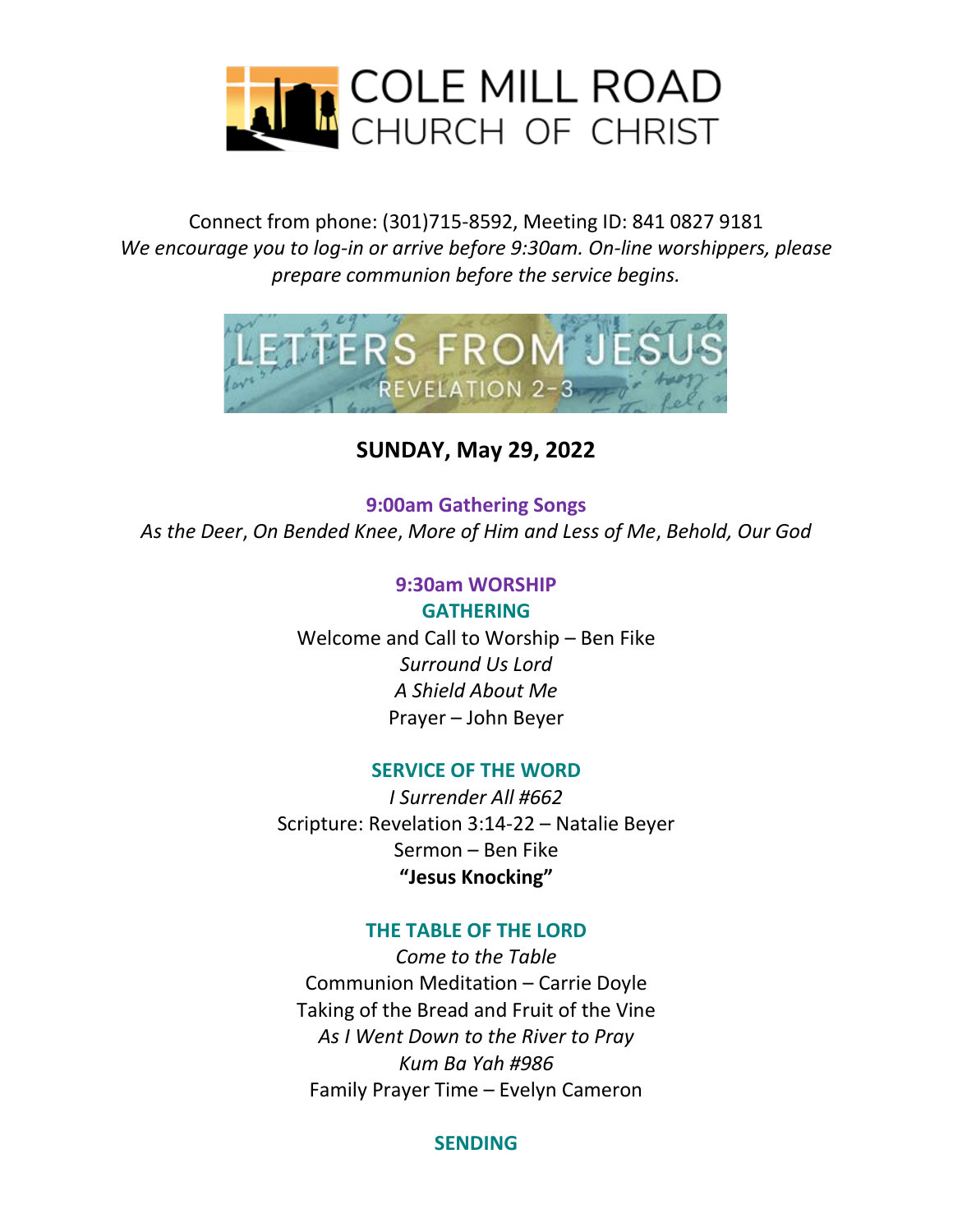Song Leader – Rebecca Klingaman

# **THIS WEEK**

## **Sunday, May 29**

## 9:30am Worship

The nursery is not staffed today with our volunteers but is open for parents to use if needed. We apologize for any inconvenience this causes.

#### After Worship

*Visitors – Care Group 3 in Room 9 is expecting you. Need help finding the room? Ask a greeter or any church member.*  Children – *Peace of Mind and Heart – John 14:27-28* Under Age 3 – Tot Nursery Classroom (10:45am) Age 3 - 5<sup>th</sup> grade – Kids Praise Classroom (10:45am) No zoom class today Teens – *Pass It On* 6 th -12th Grade – Teen Room (10:50am) Adults – *1 Peter* Care Group Classrooms (10:50am) CG1 Fellowship Hall Auditorium CG2 Room 14 CG3 Room 9

#### **Wednesday, June 1**

6pm BYO Dinner in the Fellowship Hall 6:25pm-7:00pm Children's "Play, Praise, and Pray" on playground 6:30-7:00pm "Elder-led Devotional & Fellowship" in the Fellowship Hall (and on Zoom) 6:30pm Youth Devotion and Fellowship in the Youth Room

#### **Thursday, June 2**

7am Bible Study for All Ages in the Library. Contact Tim Wood for more info.

# **COMING UP / SAVE THE DATE**

**June 5** Pentecost Sunday A Celebration of Christ's Global Church & Kids Zoom class resumes **June 12, 19, 26** VBS "Knights of North Castle" (no Zoom class) **August 20** All-Church Prayer Retreat Praying the Psalms with Byron Fike **September 10** Women's Retreat The theme is *TRUE*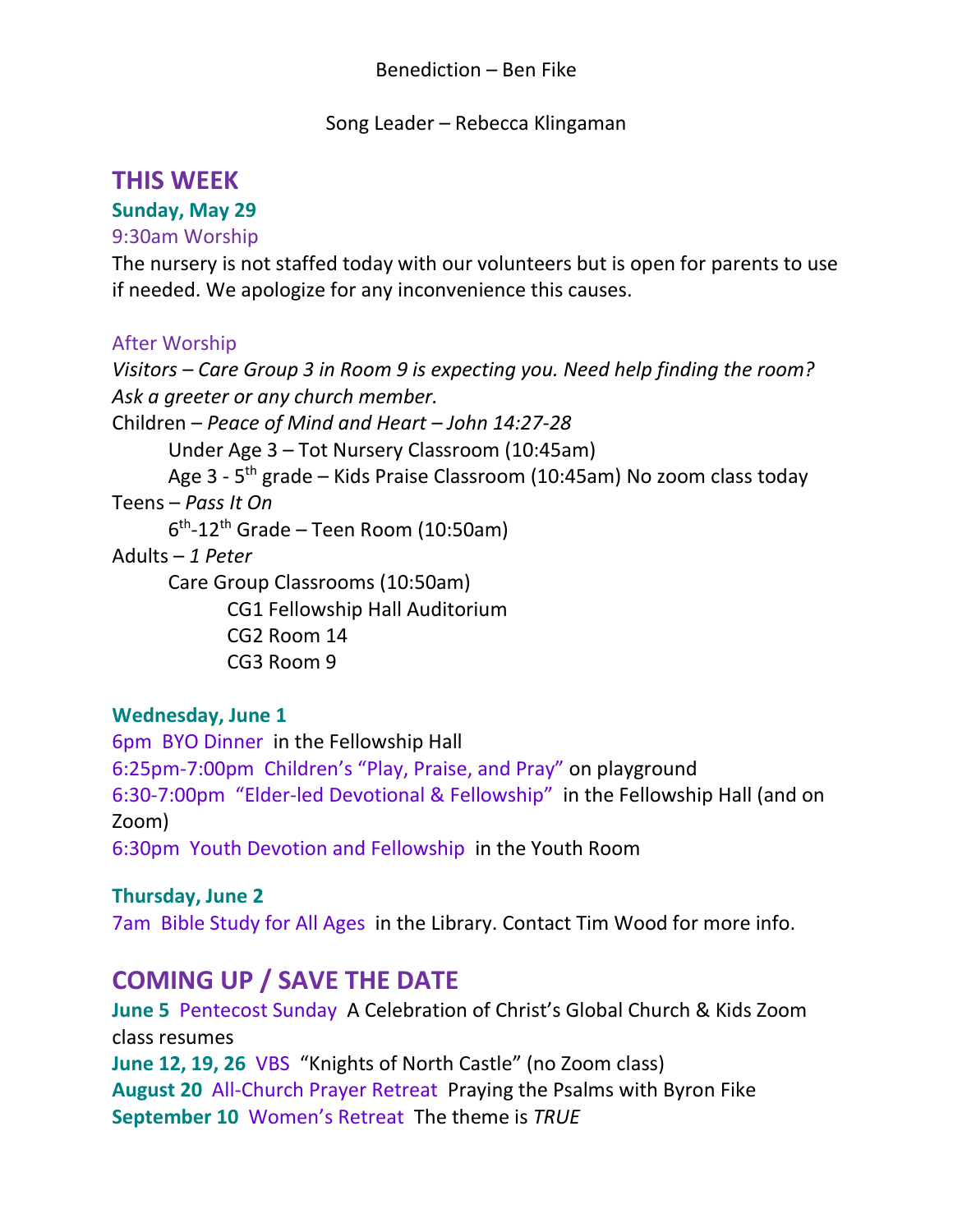## **NEWS AND UPDATES**

Wednesday Nights Starting this Wednesday, June 1<sup>st</sup> our Elder on call will lead a brief devotional followed by fellowship on Wednesday evenings. June 1 – Clay, June 8 – Holton, June 15- Massey, June 22 – Smith, June 29 – Wood, July 6 - Beyer, July 13 – Cameron. Please bring your own dinner at 6:00pm and join the fellowship!

**Listen to Sermons** Did you know? You can [listen to sermons](https://colemillroad.org/index.php/media-files/sermons) from the church website!

**Ongoing Prayer Concerns** The communities of Uvalde, Texas and Buffalo, New York as they grieve the trauma of gun violence and hate crimes. Elizabeth Walters, Carl Lafferty, Wilton DuBois, Charles Runkle, Branson Brown, Tim Russell, Judy Cuffee, Stan Eastman, the Abdulrahimzai family, and those who care for them.

**VBS Volunteers** Please sign up for your volunteer spot in the Sign Up Genius that went out in an email this past week to those that selected this ministry on their covenant renewal last Fall. If you would like to volunteer and did not receive the email, please contact Sharon Hilliard at [sharonh@colemillroad.org.](mailto:sharonh@colemillroad.org) She will send you a link to the sign up form. Those that are in lead positions will receive materials of instruction next week.

**Giving** You can give four ways: [Online,](https://www.paypal.com/donate/?hosted_button_id=FLNLFZCNSFEME) automatic bank draft, mail a check to the office, or leave a contribution in the plate at the rear of the auditorium. Thank you for supporting the work of the church!

**Elder-on-Call (Sunday-Saturday)** Contact Neil Clay with any concerns, need for prayer, or other ways the elders can provide support and care.

#### **Birthdays and Anniversaries** (through next Saturday)

Tuesday, May 31 – Dene & Polly Haugland, Wednesday, June 1 – Zachary Russell, Thursday, June 2 – Karon Johnson



**Joining God's Work of New Creation Embrace all God's People – Rely on God's Spirit – Join Christ's Global Church in the Ministry of Reconciliation**